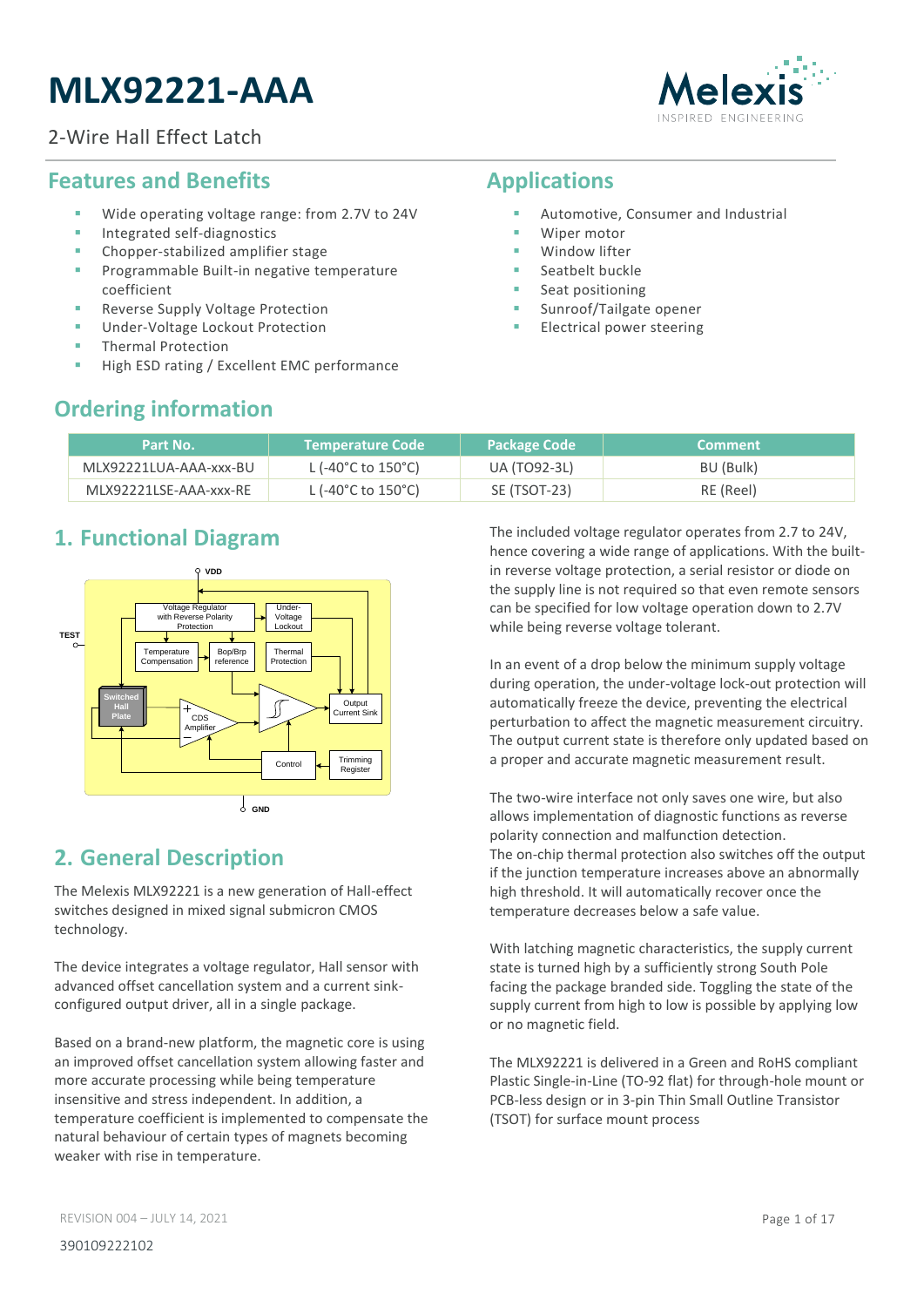

## **Contents**

| 9. Standard information regarding the manufacturability of Melexis products12 |  |
|-------------------------------------------------------------------------------|--|
|                                                                               |  |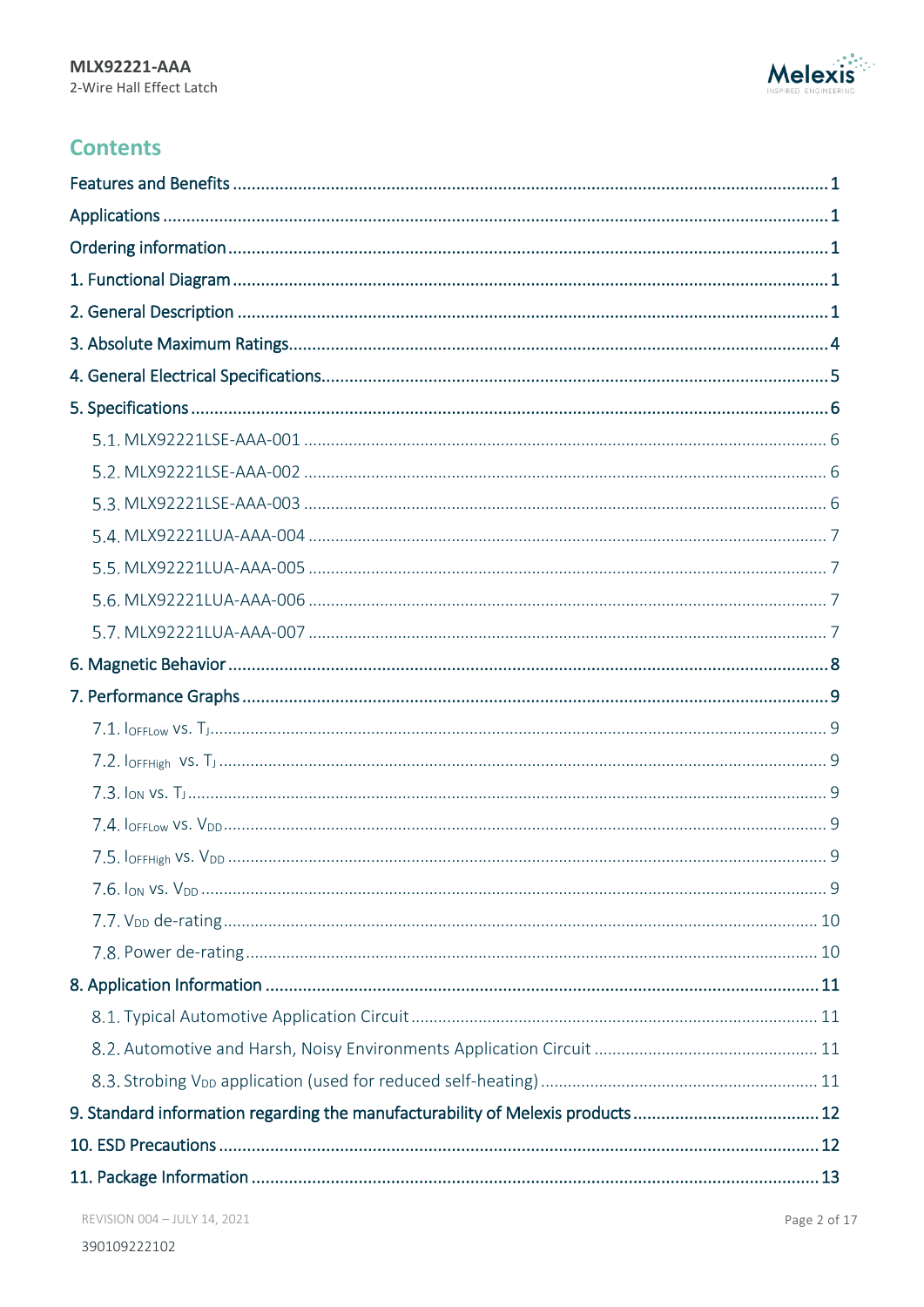#### **MLX92221-AAA**



2-Wire Hall Effect Latch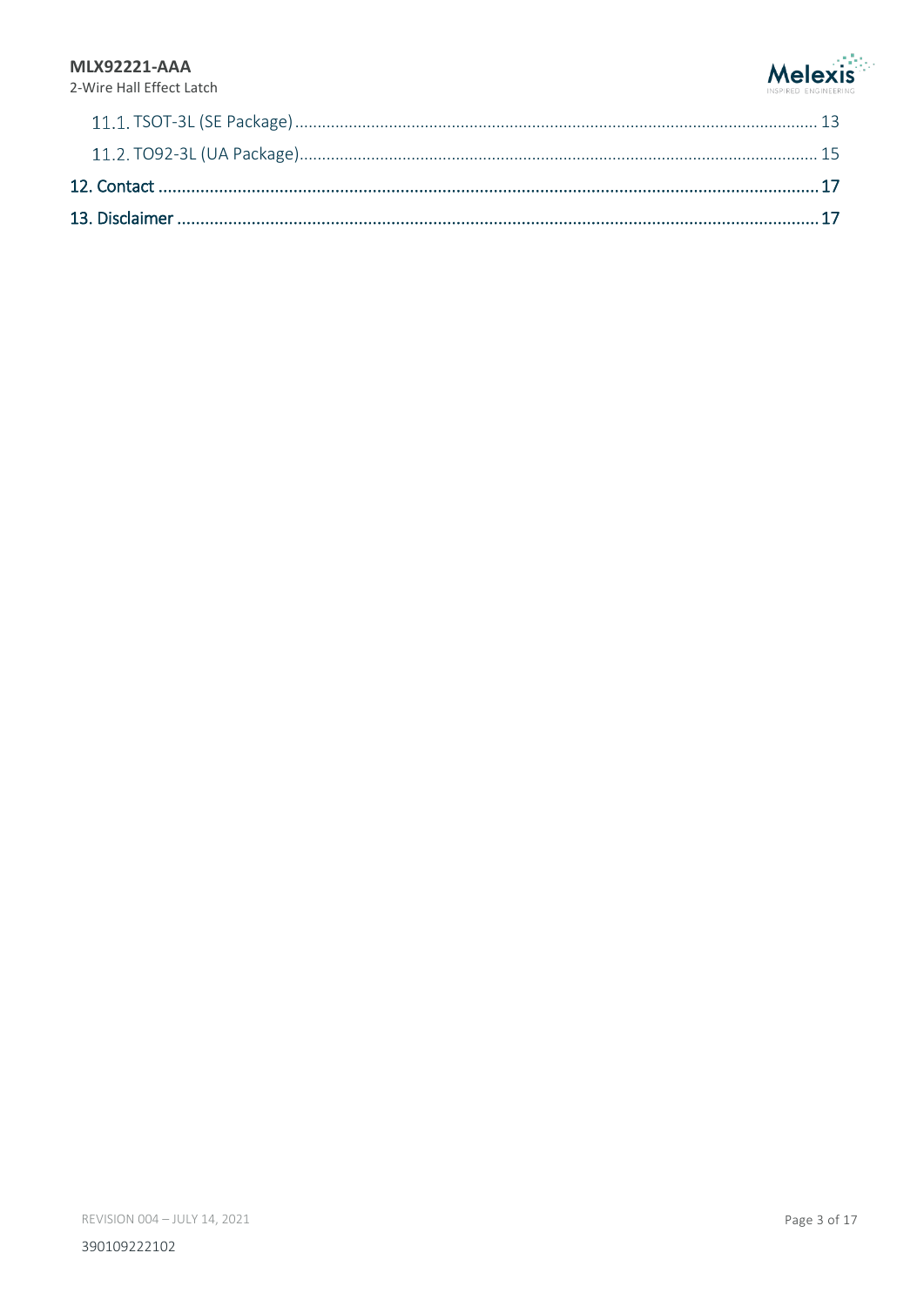#### **MLX92221-AAA**

2-Wire Hall Effect Latch



### <span id="page-3-0"></span>**3. Absolute Maximum Ratings**

<span id="page-3-4"></span><span id="page-3-3"></span><span id="page-3-2"></span><span id="page-3-1"></span>

| <b>Parameter</b>                            | <b>Symbol</b>             | <b>Value</b>   | <b>Units</b> |
|---------------------------------------------|---------------------------|----------------|--------------|
| Supply Voltage (1, 2)                       | $V_{DD}$                  | $+27$          | V            |
| Supply Current (1, 2, 3)                    | $I_{DD}$                  | $+20$          | mA           |
| Supply Current (1, 3, 4)                    | <b>I</b> <sub>DD</sub>    | $+50$          | mA           |
| Reverse Supply Voltage (1, 2)               | <b>V</b> <sub>DDREV</sub> | $-24$          | V            |
| Reverse Supply Current (1, 2, 5)            | <b>I</b> DDREV            | $-20$          | mA           |
| Reverse Supply Current (1, 4, 5)            | <b>I</b> DDREV            | $-50$          | mA           |
| Maximum Junction Temperature <sup>(6)</sup> | T,                        | $+165$         | $^{\circ}$ C |
| <b>Operating Temperature Range</b>          | $T_A$                     | $-40$ to $150$ | $^{\circ}$ C |
| <b>Storage Temperature Range</b>            | $T_S$                     | $-55 + 165$    | $^{\circ}$ C |
| ESD Sensitivity - HBM $(7)$                 |                           | 3000           | V            |
| ESD Sensitivity – MM $(8)$                  |                           | 400            | V            |
| ESD Sensitivity - CDM $(9)$                 |                           | 1000           | $\vee$       |
| <b>Magnetic Flux Density</b>                | B                         | Unlimited      | mT           |

Exceeding the absolute maximum ratings may cause permanent damage. Exposure to absolute-maximum-rated conditions for extended periods may affect device reliability.

*<sup>1</sup> The maximum junction temperature should not be exceeded*

- *2 For maximum 1 hour*
- *3 Including current through protection device*
- *4 For maximum 1 second*
- *<sup>5</sup> Through protection device*
- *6 For 1000 hours*

<sup>-</sup>

- *<sup>7</sup> Human Model according AEC-Q100-002 standard*
- *<sup>8</sup> Machine Model according AEC-Q100-003 standard*
- *<sup>9</sup> Charged Device Model according AEC-Q100-011 standard*

REVISION 004 – JULY 14, 2021 Page 4 of 17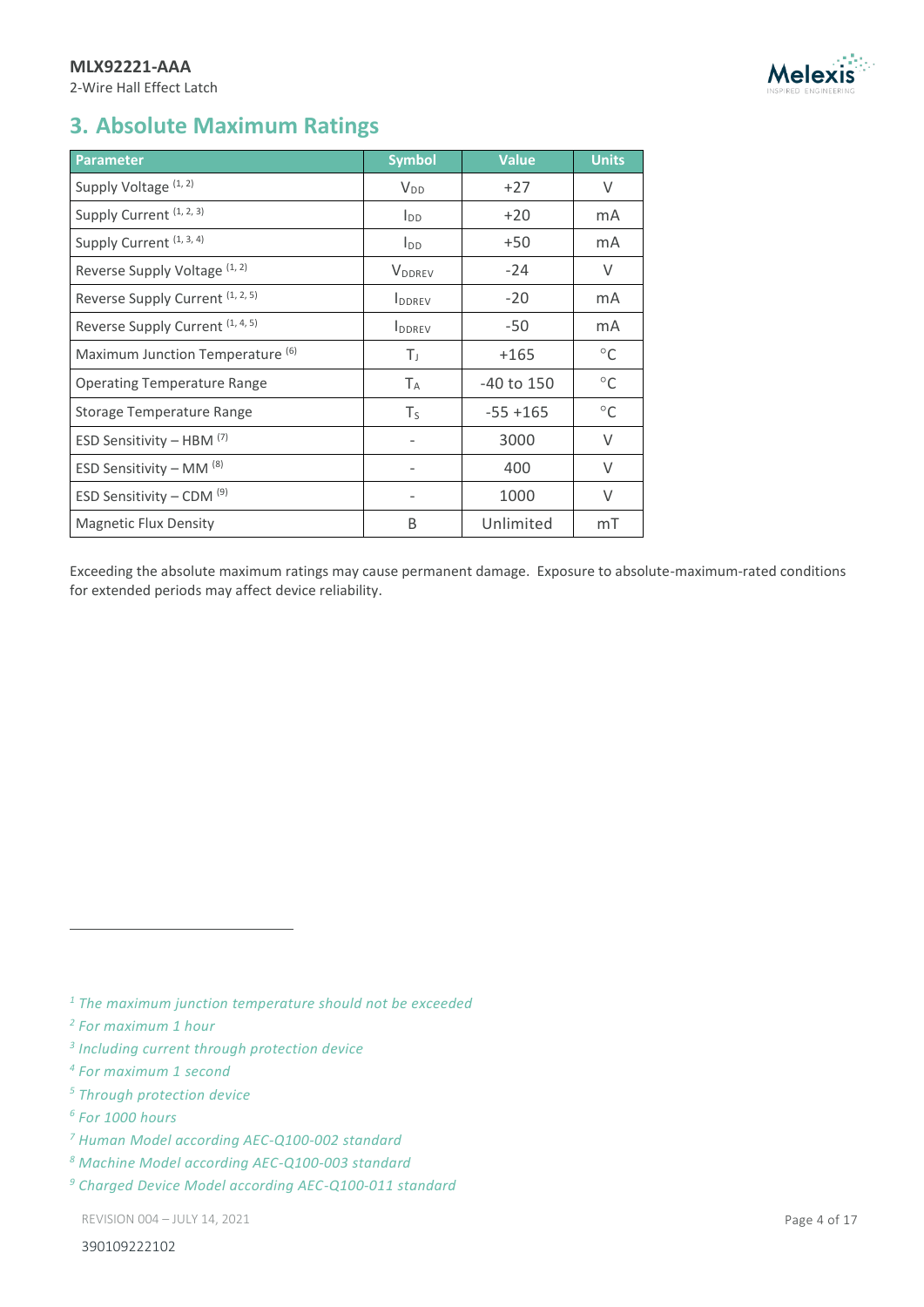

## <span id="page-4-0"></span>**4. General Electrical Specifications**

| DC Operating Parameters $V_{DD} = 2.7$ to 24V, T <sub>J</sub> = -40°C to 165°C (unless otherwise specified) |  |
|-------------------------------------------------------------------------------------------------------------|--|
|-------------------------------------------------------------------------------------------------------------|--|

| <b>Parameter</b>                             | <b>Symbol</b>          | <b>Test Conditions</b>                                                                                                         | <b>Min</b>               | Typ <sup>(1)</sup>       | <b>Max</b>               | <b>Units</b>  |
|----------------------------------------------|------------------------|--------------------------------------------------------------------------------------------------------------------------------|--------------------------|--------------------------|--------------------------|---------------|
| <b>Supply Voltage</b>                        | V <sub>DD</sub>        | Operating                                                                                                                      | 2.7                      |                          | 24                       | $\vee$        |
| Reverse Supply Current                       | <b>IDDREV</b>          | $V_{DD} = -16V$                                                                                                                |                          |                          | 1                        | <b>mA</b>     |
| OFF Supply Current                           | <b>OFFLOW</b>          | $V_{DD} = 3.5$ to 24V                                                                                                          | 2                        | 3.3                      | 5                        | <b>mA</b>     |
| <b>OFF Supply Current</b>                    | <b>l</b> OFFHigh       | $V_{DD} = 3.5$ to 24V                                                                                                          | 5                        | 6                        | 6.9                      | mA            |
| <b>ON Supply Current</b>                     | <b>J</b> <sub>ON</sub> | $V_{DD} = 3.5$ to 24V                                                                                                          | 12                       | 14.5                     | 17                       | <b>mA</b>     |
| Safe Mode Supply Current                     | $I_{TP}$               | Thermal Protection activated                                                                                                   |                          |                          | 0.8                      | <b>mA</b>     |
| Supply Current Rise/Fall Time (2)            | trise/fall             | $V_{DD} = 12V$ , $C_{LOAD} = 50pF$ to GND                                                                                      | 0.1                      | 0.3                      | 1                        | μs            |
| Power-On Time (3,4,5)                        | ton                    | $V_{DD} = 5V$ , $dV_{DD}/dt > 2V/us$                                                                                           | $\overline{a}$           | 40                       | 70                       | μs            |
| <b>Chopping Frequency</b>                    | fchop                  |                                                                                                                                | 260                      | 340                      | $\overline{\phantom{a}}$ | kHz           |
| Delay time (2,6)                             | $t_{D}$                | Average value for 1000 successive<br>switching events @10kHz, Square<br>wave with $B \ge 3*B_{OPMAX}$ , trise = trall<br>≤20us | $\overline{\phantom{a}}$ | 7.5                      |                          | μs            |
| Output Jitter (p-p) (2,7)                    | <b>t</b> JITTER        | Square wave with $B \geq 3*B_{OPMAX}$ over<br>1000 successive switching events<br>@1kHz                                        | $\overline{\phantom{a}}$ | ±3.3                     |                          | μs            |
| Maximum Switching Frequency<br>(2,8)         | $f_{SW}$               | $B \geq 3*B$ <sub>OPMAX</sub> and square wave<br>magnetic field                                                                | 30                       | 50                       |                          | kHz           |
| Under-voltage Lockout<br>Threshold           | VUVL                   |                                                                                                                                | $\overline{\phantom{a}}$ | $\overline{2}$           | 2.7                      | $\vee$        |
| Under-voltage Lockout Reaction<br>time $(2)$ | tuvL                   |                                                                                                                                |                          | $\mathbf{1}$             | $\bar{\phantom{a}}$      | μs            |
| <b>Thermal Protection Threshold</b>          | <b>TPROT</b>           | Junction temperature                                                                                                           | $\overline{a}$           | $190^{(9)}$              | $\overline{a}$           | $^{\circ}$ C  |
| <b>Thermal Protection Release</b>            | TREL                   | Junction temperature                                                                                                           | $\bar{\phantom{a}}$      | $180^{(9)}$              | $\frac{1}{2}$            | $^{\circ}$ C  |
| Safe Mode Supply Current                     | $I_{TP}$               | Thermal Protection activated                                                                                                   | $\overline{\phantom{a}}$ | $\overline{\phantom{0}}$ | 0.8                      | mA            |
| UA Package Thermal Resistance                | R <sub>TH</sub>        | Single layer (1S) Jedec board, zero<br>LFPM                                                                                    |                          | 200                      |                          | $\degree$ C/W |
| <b>TSOT Package Thermal</b><br>Resistance    | <b>R</b> <sub>TH</sub> | Single layer (1S) Jedec board, zero<br><b>LFPM</b>                                                                             |                          | 300                      |                          | $\degree$ C/W |

<sup>1</sup> *Typical values are defined at*  $T_A$  = +25°C and  $V_{DD}$  = 12V

<sup>3</sup> The Power-On Time represents the time from reaching V<sub>DD</sub> = V<sub>POR</sub> to the first refresh of the supply current state.

*<sup>9</sup> TPROT and TREL are the corresponding junction temperature values*.

REVISION 004 – JULY 14, 2021 Page 5 of 17

<sup>-</sup>

*<sup>2</sup> Guaranteed by design and verified by characterization, not production tested*

*<sup>4</sup> Power-On Slew Rate is not critical for the proper device start-up.*

*<sup>5</sup> B>BOPmax + 1 mT for direct output sensors, or B<BRPmin - 1 mT.*

*<sup>6</sup> Delay Time is the time from magnetic threshold reached to the start of the supply current switching.*

*<sup>7</sup> Output jitter is the unpredictable deviation of the Delay time*

*<sup>8</sup> Maximum switching frequency corresponds to the maximum frequency of the applied magnetic field which is detected without loss of pulses*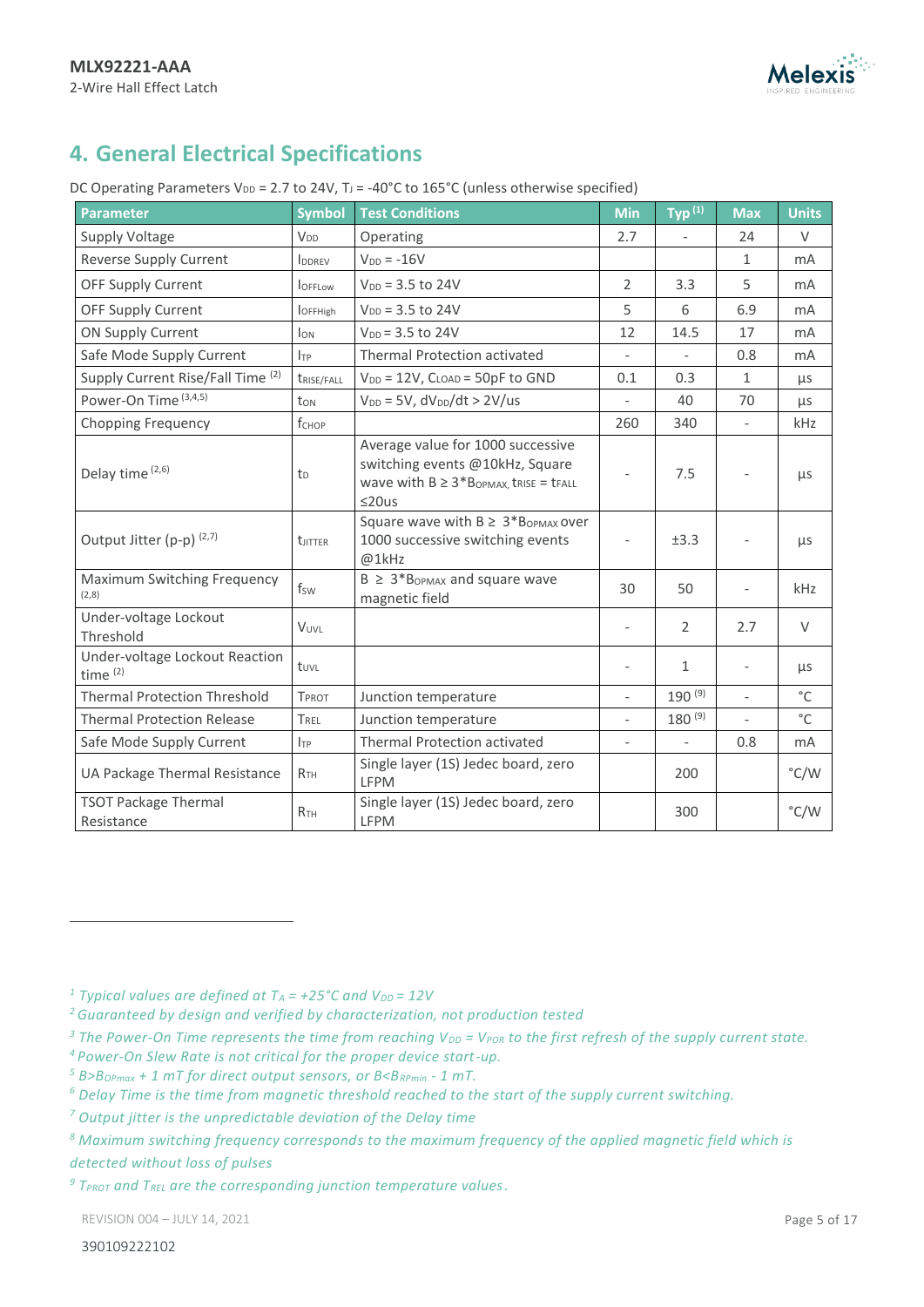

## <span id="page-5-0"></span>**5. Specifications**

### <span id="page-5-1"></span>5.1. MLX92221LSE-AAA-001

| DC Operating Parameters $V_{DD}$ = 3.5V to 24V, T <sub>J</sub> = -40°C to 165°C |  |  |
|---------------------------------------------------------------------------------|--|--|
|---------------------------------------------------------------------------------|--|--|

| <b>Test Condition</b> | <b>Operating Point</b><br><b>Release Point</b><br>$B_{OP}(mT)$<br>$B_{RP}$ (mT) |                    |      |            | TC.<br>(ppm/°C)    | $I_{OFF}$<br>(mA) | <b>Active Pole</b> |                    |            |
|-----------------------|---------------------------------------------------------------------------------|--------------------|------|------------|--------------------|-------------------|--------------------|--------------------|------------|
|                       | Min                                                                             | Typ <sup>(1)</sup> | Max  | <b>Min</b> | Typ <sup>(1)</sup> | Max               | Typ <sup>(1)</sup> | Typ <sup>(1)</sup> |            |
| $T_1 = -40^{\circ}C$  | 7.4                                                                             | 11.8               | 16.3 | $-7.4$     | $-11.8$            | $-16.3$           |                    |                    |            |
| $T_J = 25^{\circ}C$   | 7.4                                                                             | 11.8               | 16.3 | $-7.4$     | $-11.8$            | $-16.3$           | $0^{(2)}$          | 6                  | South pole |
| $T_1 = 150^{\circ}C$  | 7.4                                                                             | 11.8               | 16.3 | $-7.4$     | $-11.8$            | $-16.3$           |                    |                    |            |

### <span id="page-5-2"></span>5.2. MLX92221LSE-AAA-002

DC Operating Parameters  $V_{DD} = 3.5V$  to 24V, T<sub>J</sub> = -40°C to 165°C

| Test Condition       | <b>Operating Point</b><br>$B_{OP}(mT)$ |                    |     | <b>Release Point</b><br>$B_{RP}$ (mT) |                    |        |                    | 'TC<br>(ppm/°C)    | $I_{OFF}$<br>(mA) | <b>Active Pole</b> |
|----------------------|----------------------------------------|--------------------|-----|---------------------------------------|--------------------|--------|--------------------|--------------------|-------------------|--------------------|
|                      | Min                                    | Typ <sup>(1)</sup> | Max | Min                                   | Typ <sup>(1)</sup> | Max    | Typ <sup>(1)</sup> | Typ <sup>(1)</sup> |                   |                    |
| $T_1 = -40^{\circ}C$ | 4.1                                    | 6.8                | 9.6 | $-9.6$                                | $-6.8$             | $-4.1$ |                    |                    |                   |                    |
| $T_1 = 25^{\circ}C$  | 4.1                                    | 6                  | 7.9 | $-7.9$                                | - 6                | $-4.1$ | $-2000^{(2)}$      | ь                  | South pole        |                    |
| $T_J = 150^{\circ}C$ | 1.8                                    | 4.5                | 7.1 | $-7.1$                                | $-4.5$             | $-1.8$ |                    |                    |                   |                    |

### <span id="page-5-3"></span>5.3. MLX92221LSE-AAA-003

DC Operating Parameters  $V_{DD} = 3.5V$  to 24V, T<sub>J</sub> = -40°C to 165°C

| <b>Test Condition</b> | <b>Operating Point</b><br><b>Release Point</b><br>$B_{OP}(mT)$<br>$B_{RP}$ (mT) |                    |     |        | TC.<br>(ppm/°C)    | $I_{OFF}$<br>(mA) | <b>Active Pole</b> |                    |  |  |            |
|-----------------------|---------------------------------------------------------------------------------|--------------------|-----|--------|--------------------|-------------------|--------------------|--------------------|--|--|------------|
|                       | Min                                                                             | Typ <sup>(1)</sup> | Max | Min    | Typ <sup>(1)</sup> | Max               | Typ <sup>(1)</sup> | Typ <sup>(1)</sup> |  |  |            |
| $T_1 = -40^{\circ}C$  | 0.5                                                                             |                    | 3.2 | $-3.2$ | $-2$               | $-0.5$            |                    |                    |  |  |            |
| $T_J = 25^{\circ}C$   | 0.8                                                                             | 1.8                | 2.8 | $-2.8$ | $-1.8$             | $-0.8$            | $0^{(2)}$          | 6                  |  |  | South pole |
| $T_J = 150^{\circ}C$  | 0.3                                                                             | 1.8                | 3.3 | $-3.3$ | $-1.8$             | $-0.3$            |                    |                    |  |  |            |

1 Typical values are defined at T<sub>A</sub>=+25°C and V<sub>DD</sub>=12V

*2 Temperature coefficient is calculated using the following formula:* 

$$
\frac{(B_{OPT2} - B_{RPT2}) - (B_{OPT1} - B_{RPT1})}{(B_{OP25°C} - B_{RP25°C}) \times (T_2 - T_1)} * 10^6, ppm/^{\circ} C; T_1 = 25^{\circ} C; T_2 = 150^{\circ} C
$$

REVISION 004 – JULY 14, 2021 Page 6 of 17

 $\overline{a}$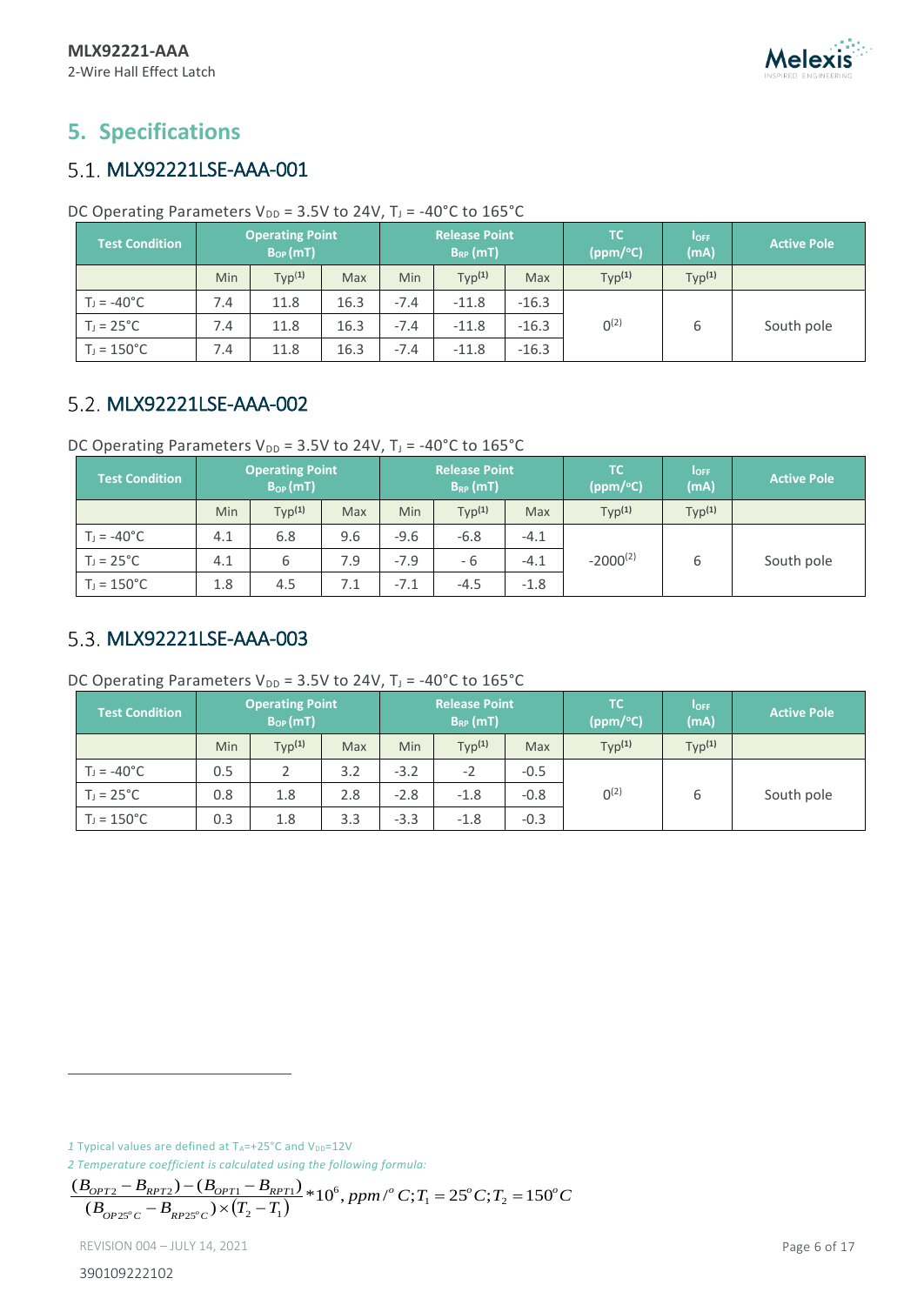### <span id="page-6-0"></span>5.4. MLX92221LUA-AAA-004

| <b>Test Condition</b> |            | <b>Operating Point</b><br><b>Release Point</b><br>$B_{OP}(mT)$<br>$B_{RP}$ (mT) |     |        |                    | TC.<br>(ppm/°C) | $I_{OFF}$<br>(mA)  | <b>Active Pole</b> |            |
|-----------------------|------------|---------------------------------------------------------------------------------|-----|--------|--------------------|-----------------|--------------------|--------------------|------------|
|                       | <b>Min</b> | Typ <sup>(1)</sup>                                                              | Max | Min    | Typ <sup>(1)</sup> | Max             | Typ <sup>(1)</sup> | Typ <sup>(1)</sup> |            |
| $T_1 = -40^{\circ}C$  | 4.1        | 6.8                                                                             | 9.6 | $-9.6$ | $-6.8$             | $-4.1$          |                    |                    |            |
| $T_1 = 25^{\circ}C$   | 4.1        | 6                                                                               | 7.9 | $-7.9$ | - 6                | $-4.1$          | $-1100^{(2)}$      | 6                  | South pole |
| $T_J = 150^{\circ}C$  | 1.8        | 4.5                                                                             | 7.1 | $-7.1$ | $-4.5$             | $-1.8$          |                    |                    |            |

DC Operating Parameters  $V_{DD} = 3.5V$  to 24V, T<sub>J</sub> = -40°C to 165°C

### <span id="page-6-1"></span>5.5. MLX92221LUA-AAA-005

DC Operating Parameters  $V_{DD} = 3.5V$  to 24V, T<sub>J</sub> = -40°C to 165°C

| <b>Test Condition</b> |            | <b>Operating Point</b><br>$B_{OP}(mT)$ |            |            | <b>Release Point</b><br>$B_{RP}$ (mT) |        | TC.<br>(ppm/°C)    | $I_{OFF}$<br>(mA)  | <b>Active Pole</b> |
|-----------------------|------------|----------------------------------------|------------|------------|---------------------------------------|--------|--------------------|--------------------|--------------------|
|                       | <b>Min</b> | Typ <sup>(1)</sup>                     | <b>Max</b> | <b>Min</b> | Typ <sup>(1)</sup>                    | Max    | Typ <sup>(1)</sup> | Typ <sup>(1)</sup> |                    |
| $T_1 = -40^{\circ}C$  | 0.5        |                                        | 3.2        | $-3.2$     | $-2$                                  | $-0.5$ |                    |                    |                    |
| $T_J = 25^{\circ}C$   | 0.8        | 1.8                                    | 2.8        | $-2.8$     | $-1.8$                                | $-0.8$ | $0^{(2)}$          | b                  | South pole         |
| $T_J = 150^{\circ}C$  | 0.3        | 1.8                                    | 3.3        | $-3.3$     | $-1.8$                                | $-0.3$ |                    |                    |                    |

### <span id="page-6-2"></span>5.6. MLX92221LUA-AAA-006

DC Operating Parameters  $V_{DD} = 3.5V$  to 9.3V, T<sub>J</sub> = -40°C to 165°C

| <b>Test Condition</b> | <b>Operating Point</b><br>$B_{OP}(mT)$ |                    | <b>Release Point</b><br>$B_{RP}$ (mT) |            | TC.<br>(ppm/°C)    | $I_{OFF}$<br>(mA) | <b>Active Pole</b> |                    |            |
|-----------------------|----------------------------------------|--------------------|---------------------------------------|------------|--------------------|-------------------|--------------------|--------------------|------------|
|                       | <b>Min</b>                             | Typ <sup>(1)</sup> | Max                                   | <b>Min</b> | Typ <sup>(1)</sup> | Max               | Typ <sup>(1)</sup> | Typ <sup>(1)</sup> |            |
| $T_1 = -40^{\circ}C$  | $-0.5$                                 | 1.25               |                                       | $-2$       | $-1.25$            | 0.5               |                    |                    |            |
| $T_J = 25^{\circ}C$   | 0                                      | 0.8                | 1.6                                   | $-1.6$     | $-0.8$             | 0                 | $0^{(2)}$          | b                  | South pole |
| $T_J = 150^{\circ}C$  | $-0.5$                                 | 1.25               |                                       | $-2$       | $-1.25$            | 0.5               |                    |                    |            |

### <span id="page-6-3"></span>5.7. MLX92221LUA-AAA-007

DC Operating Parameters  $V_{DD}$  = 3.5V to 24V, T<sub>J</sub> = -40°C to 165°C

| <b>Test Condition</b> | <b>Operating Point</b><br>$B_{OP}(mT)$ |                    | <b>Release Point</b><br>$B_{RP}$ (mT) |            | TC.<br>(ppm/°C)    | <b>IOFF</b><br>(mA) | <b>Active Pole</b> |                    |            |
|-----------------------|----------------------------------------|--------------------|---------------------------------------|------------|--------------------|---------------------|--------------------|--------------------|------------|
|                       | <b>Min</b>                             | Typ <sup>(1)</sup> | Max                                   | <b>Min</b> | Typ <sup>(1)</sup> | Max                 | Typ <sup>(1)</sup> | Typ <sup>(1)</sup> |            |
| $T_1 = -40^{\circ}C$  | 7.4                                    | 11.8               | 16.3                                  | $-7.4$     | $-11.8$            | $-16.3$             |                    |                    |            |
| $T_1 = 25^{\circ}C$   | 7.4                                    | 11.8               | 16.3                                  | $-7.4$     | $-11.8$            | $-16.3$             | $0^{(2)}$          | 6                  | South pole |
| $T_J = 150^{\circ}C$  | 7.4                                    | 11.8               | 16.3                                  | $-7.4$     | $-11.8$            | $-16.3$             |                    |                    |            |

1 Typical values are defined at TA=+25°C and V<sub>DD</sub>=12V

*2 Temperature coefficient is calculated using the following formula:* 

$$
\frac{(B_{OPT2} - B_{RPT2}) - (B_{OPT1} - B_{RPT1})}{(B_{OPT2S'C} - B_{RP2S'C}) \times (T_2 - T_1)} * 10^6, ppm/^{\circ} C; T_1 = 25^{\circ} C; T_2 = 150^{\circ} C
$$

REVISION 004 – JULY 14, 2021 Page 7 of 17

 $\overline{a}$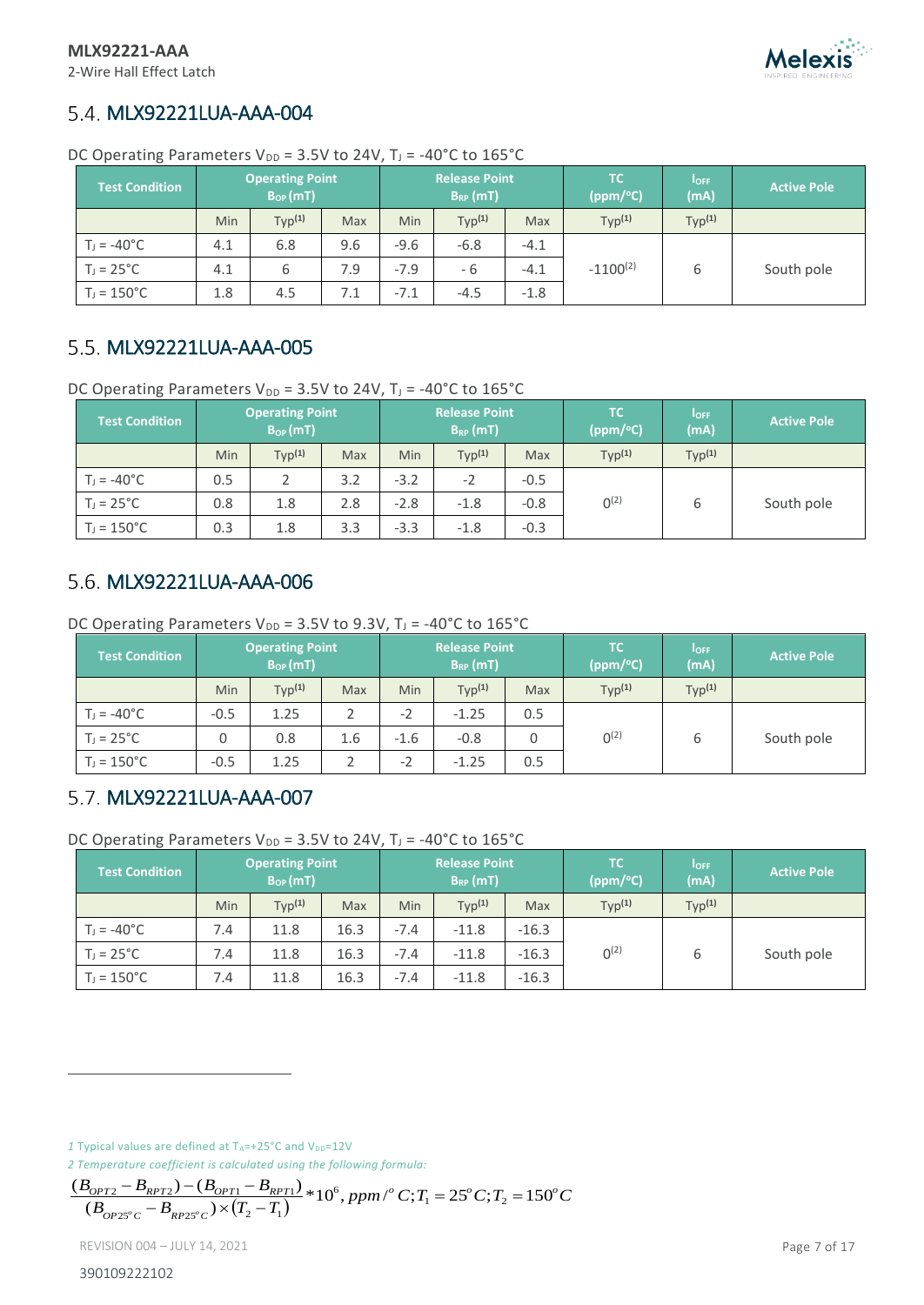





*South active pole North active pole*

*South active pole North active pole*



### <span id="page-7-0"></span>**6. Magnetic Behavior**

Note: Latch sensors are inherently Direct South or Direct North Pole Active only.



*South Active Pole North Active Pole*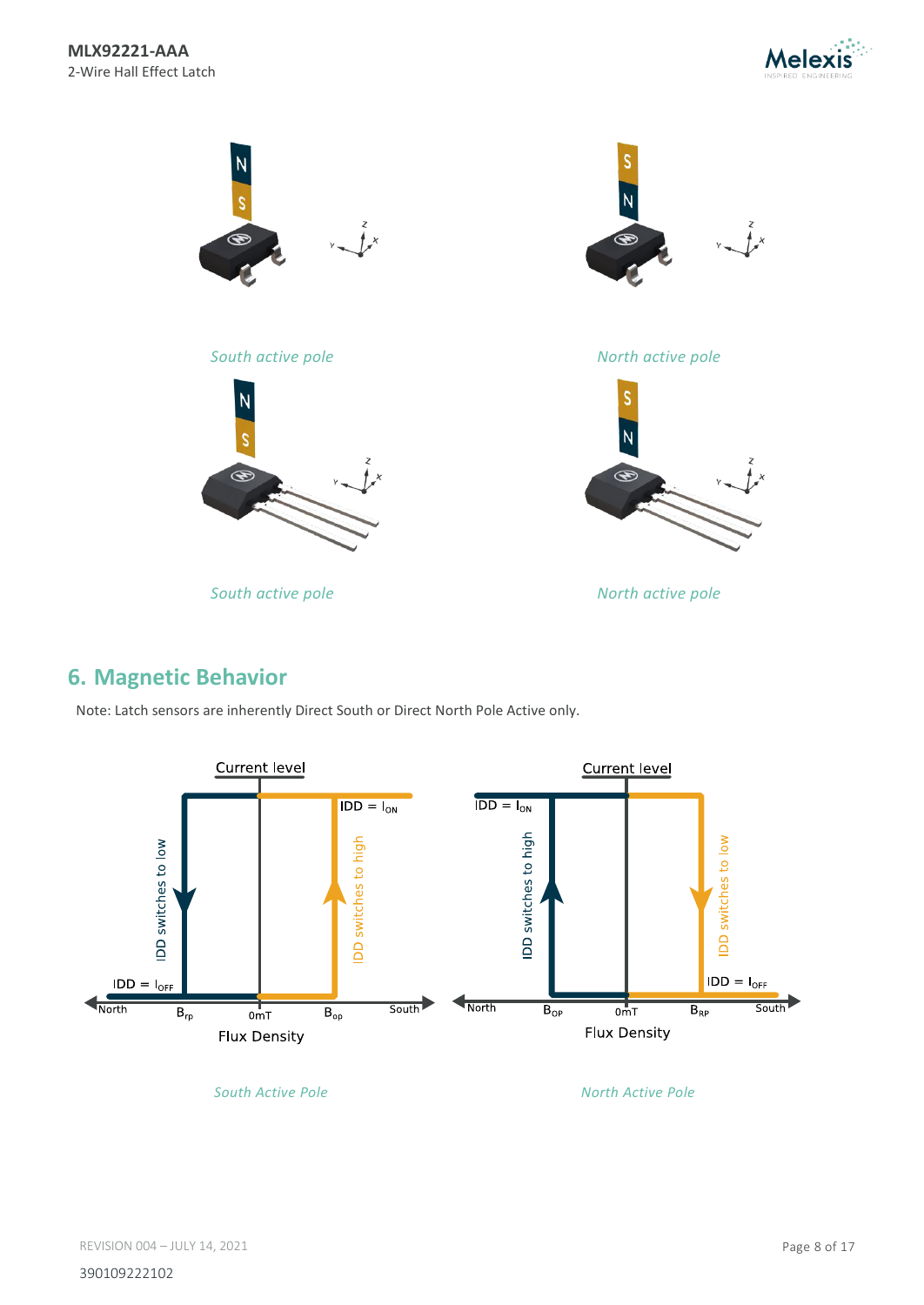

## <span id="page-8-0"></span>**7. Performance Graphs**

#### <span id="page-8-1"></span>7.1. IOFFLow VS. TJ



<span id="page-8-2"></span>



<span id="page-8-3"></span>



#### <span id="page-8-4"></span>7.4. IOFFLow VS. VDD



<span id="page-8-5"></span>



<span id="page-8-6"></span>

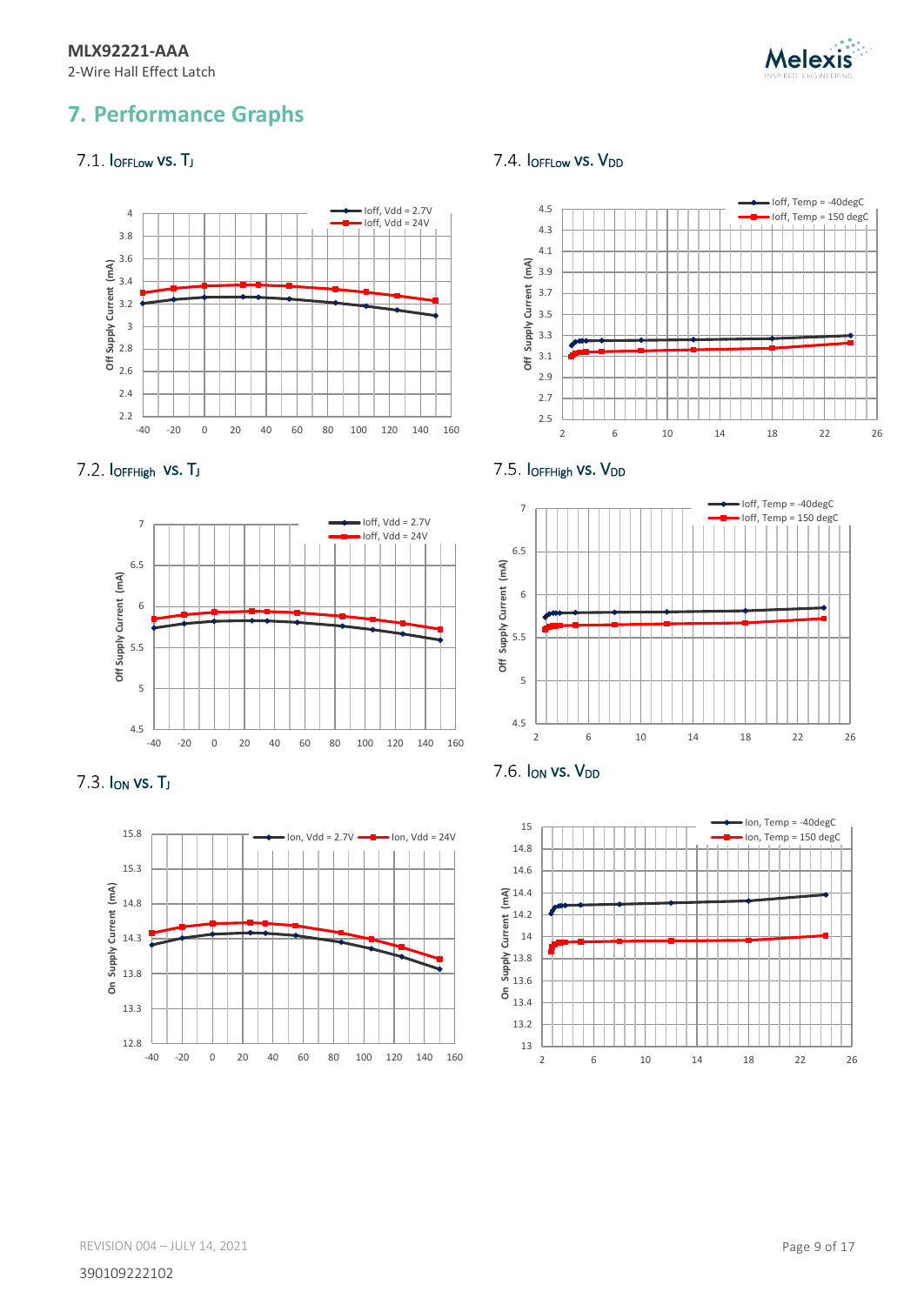



#### <span id="page-9-0"></span>7.7. V<sub>DD</sub> de-rating



#### <span id="page-9-1"></span>7.8. Power de-rating

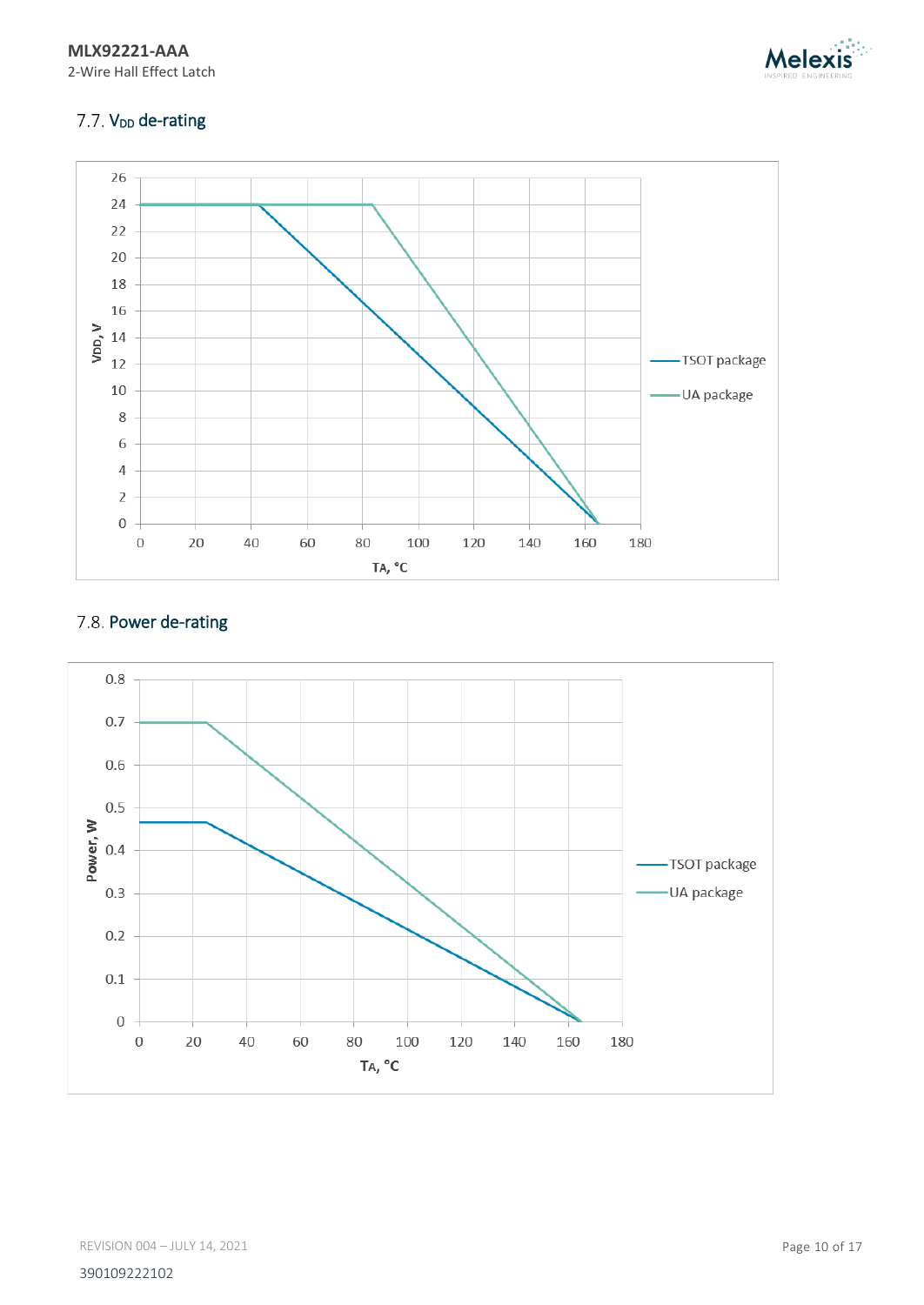

## <span id="page-10-0"></span>**8. Application Information**

### <span id="page-10-1"></span>8.1. Typical Automotive Application Circuit



<span id="page-10-2"></span>8.2. Automotive and Harsh, Environments Application Circuit



#### Notes:

1. For proper operation, a 10nF to 100nF bypass capacitor should be placed as close as possible to the  $V_{DD}$  and ground pin.

2. The device could tolerate negative voltage down to -24V, so if negative transients over supply line V<sub>PEAK</sub>< -29V are expected, usage of the diode D1 is recommended. Otherwise only R<sub>SENSE</sub> is sufficient.

When selecting the resistor R<sub>SENSE</sub>, three points are important:

- the resistor has to limit  $I_{DD}/I_{DDREV}$  to 50mA maximum

- the resistor has to withstand the power dissipated in both over voltage conditions (V<sub>RSENSE</sub><sup>2</sup>/R<sub>SENSE</sub>)

- the resulting device supply voltage  $V_{DD}$  has to be higher than  $V_{DD}$  min  $(V_{DD} = V_{CC} - R_{SENSE}.I_{DD})$ 

3. The device could tolerate positive supply voltage up to +27V (until the maximum power dissipation is not exceeded), so if positive transients over supply line with V<sub>PEAK</sub>> 32V are expected, usage a zener diode DZ1 is recommended. The R<sub>SENSE</sub>-DZ1 network should be sized to limit the voltage over the device below the maximum allowed.

### Noisy 8.3. Strobing  $V_{DD}$  application (used for reduced self-heating)

1. For proper operation, a 10nF bypass should be placed as close

as possible to the V<sub>DD</sub> and ground.

Recommended.

GND.

For complete emissions protection a C1 = 68nF is

2. The test pin is to be left open or connected to

<span id="page-10-3"></span>

Notes:

1. Given strobe timing is exemplary only.

2. For proper operation, a 10nF to 100nF bypass capacitor should be placed as close as possible to the  $V_{DD}$  and ground pin.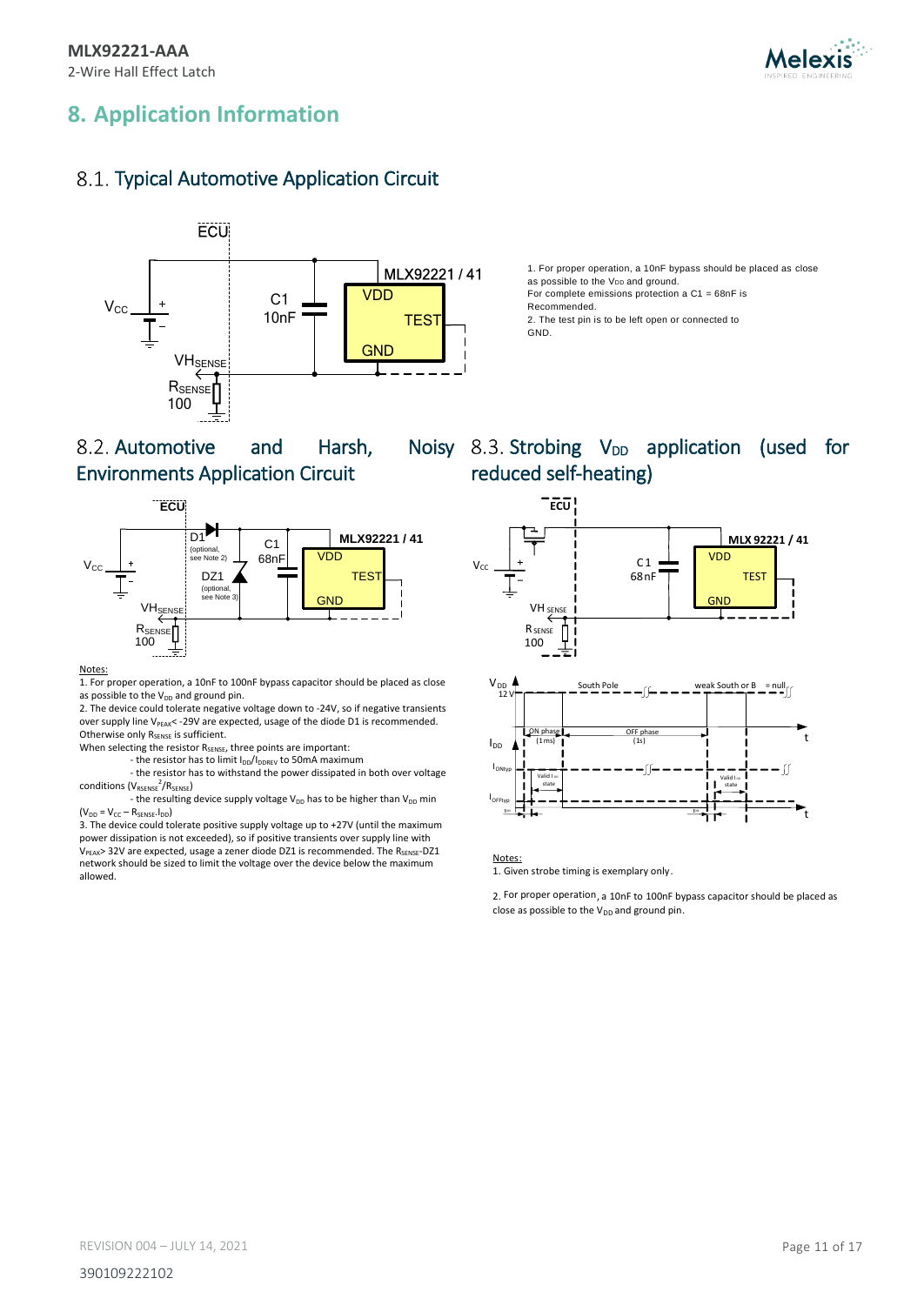

### <span id="page-11-0"></span>**9. Standard information regarding the manufacturability of Melexis products**

Our products are classified and qualified regarding soldering technology, solderability and moisture sensitivity level according to following test methods:

#### **Reflow Soldering SMD's (Surface Mount Devices)**

- IPC/JEDEC J-STD-020 Moisture/Reflow Sensitivity Classification for Nonhermetic Solid State Surface Mount Devices (classification reflow profiles according to table 5-2)
- EIA/JEDEC JESD22-A113 Preconditioning of Nonhermetic Surface Mount Devices Prior to Reliability Testing (reflow profiles according to table 2)

#### **Wave Soldering SMD's (Surface Mount Devices) and THD's (Through Hole Devices)**

- EN60749-20 Resistance of plastic- encapsulated SMD's to combined effect of moisture and soldering heat
- EIA/JEDEC JESD22-B106 and EN60749-15 Resistance to soldering temperature for through-hole mounted devices

#### **Iron Soldering THD's (Through Hole Devices)**

• EN60749-15 Resistance to soldering temperature for through-hole mounted devices

#### **Solderability SMD's (Surface Mount Devices) and THD's (Through Hole Devices)**

• EIA/JEDEC JESD22-B102 and EN60749-21 Solderability

For all soldering technologies deviating from above mentioned standard conditions (regarding peak temperature, temperature gradient, temperature profile etc) additional classification and qualification tests have to be agreed upon with Melexis.

The application of Wave Soldering for SMD's is allowed only after consulting Melexis regarding assurance of adhesive strength between device and board. <http://www.melexis.com/Assets/Soldering-Application-Note-and-Recommendations-5446.aspx>

Melexis is contributing to global environmental conservation by promoting **lead free** solutions. For more information on qualifications of **RoHS** compliant products (RoHS = European directive on the Restriction Of the use of certain Hazardous Substances) please visit the quality page on our website:<http://www.melexis.com/quality.aspx>

#### <span id="page-11-1"></span>**10. ESD Precautions**

Electronic semiconductor products are sensitive to Electro Static Discharge (ESD). Always observe Electro Static Discharge control procedures whenever handling semiconductor products.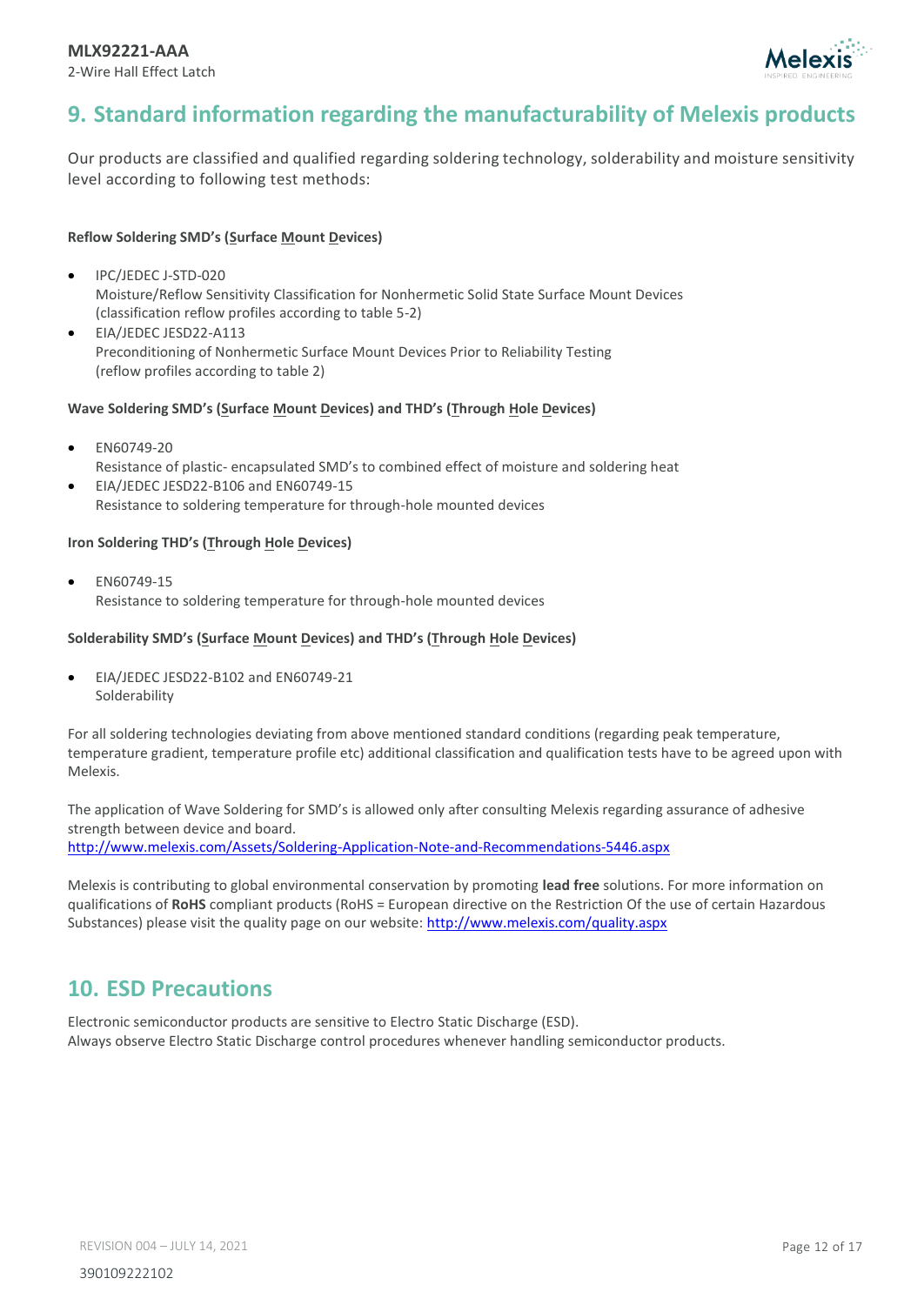

### <span id="page-12-0"></span>**11. Package Information**

### <span id="page-12-1"></span>11.1. TSOT-3L (SE Package)

### 11.1.1. TSOT-3L – Package dimensions





| <b>LOMS-KN</b> | <b>MINIMUM</b> | MAXIMUM    |
|----------------|----------------|------------|
| A              |                | 1.00       |
| A <sub>1</sub> | 0.025          | 0.10       |
| A2             | 0.85           | 0.90       |
| D              | 2.80           | 3.00       |
| E              | 2.60           | 3.00       |
| E1             | 1.50           | 1.70       |
| L              | 0.30           | 0.50       |
| b              | 0.30           | 0.45       |
| Ċ              | 0.10           | 0.20       |
| e              | 0.95           | <b>BSC</b> |
| e1             | 1.90           | <b>BSC</b> |
| α              | U.             | 8°         |



1. ALL DIMENSIONS IN MILLIMETERS (mm) UNLESS OTHERWISE STATED.

2. DIMENSION D DOES NOT INCLUDE MOLD FLASH OR PROTRUSIONS OF MAX 0.15 mm PER SIDE.

 $A<sub>1</sub>$ 

3. DIMENSION E DOES NOT INCLUDE MOLD FLASH OR PROTRUSIONS OF MAX 0.25 mm PER SIDE.

4. DIMENSION b DOES NOT INCLUDE DAMBAR PROTRUSION OF MAX 0.07 mm.

5. DIMENSION L IS THE LENGTH OF THE TERMINAL FOR SOLDERING TO A SUBTRATE.

6. FORMED LEAD SHALL BE PLANAR WITH RESPECT TO ONE ANOTHER WITH 0.076 mm SEATING PLANE.

#### 11.1.2. TSOT-3L – Sensitive spot

e1  $-D$  -**SIDE VIEW** 

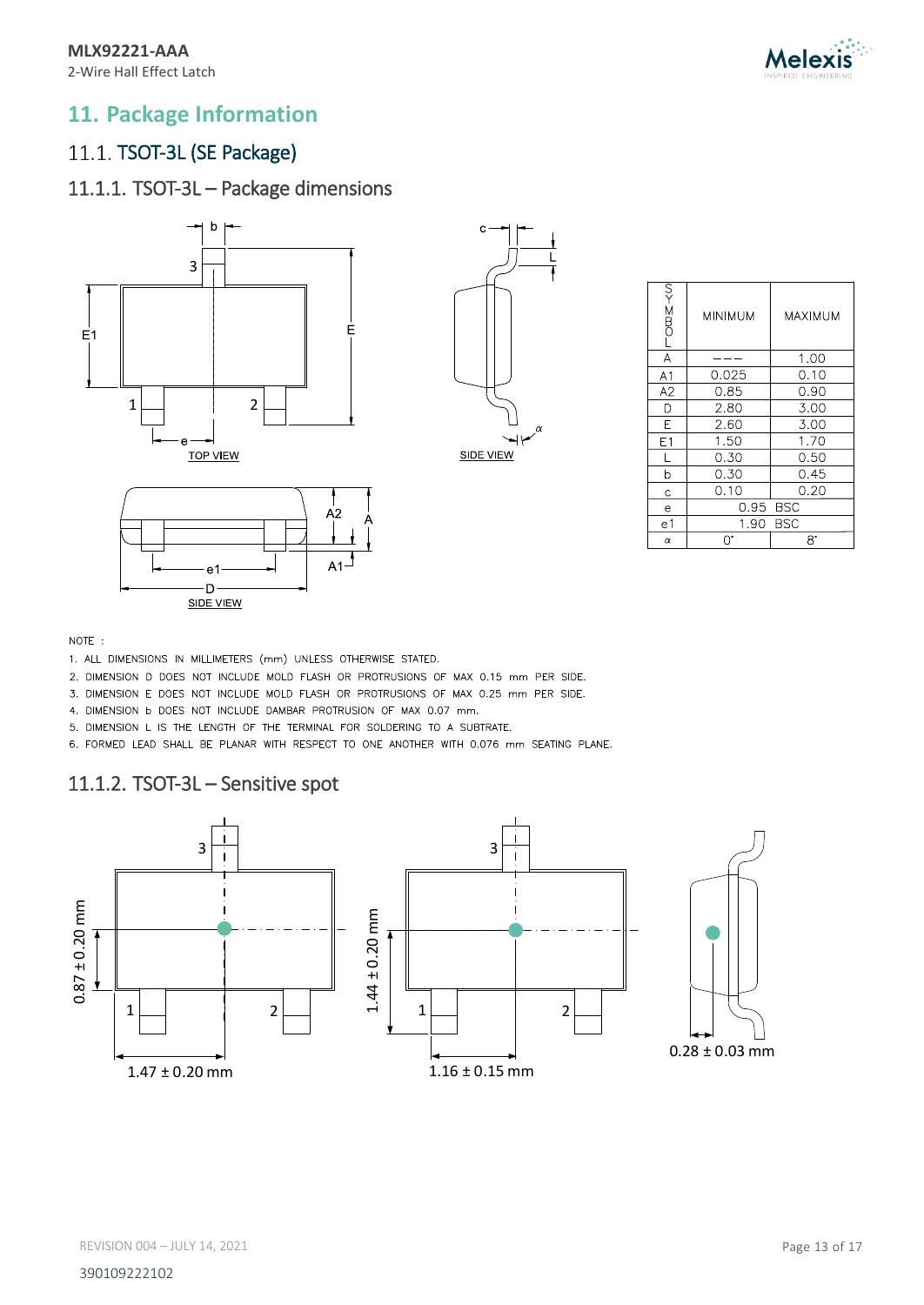

### 11.1.3. TSOT-3L – Package marking / Pin definition



| Pin# | <b>Name</b> | <b>Type</b> | <b>Function</b>      |
|------|-------------|-------------|----------------------|
|      | VDD         | Supply      | Supply Voltage pin   |
| 2    | TEST        | I/O         | For Melexis use only |
|      | GND         | Ground      | Ground pin           |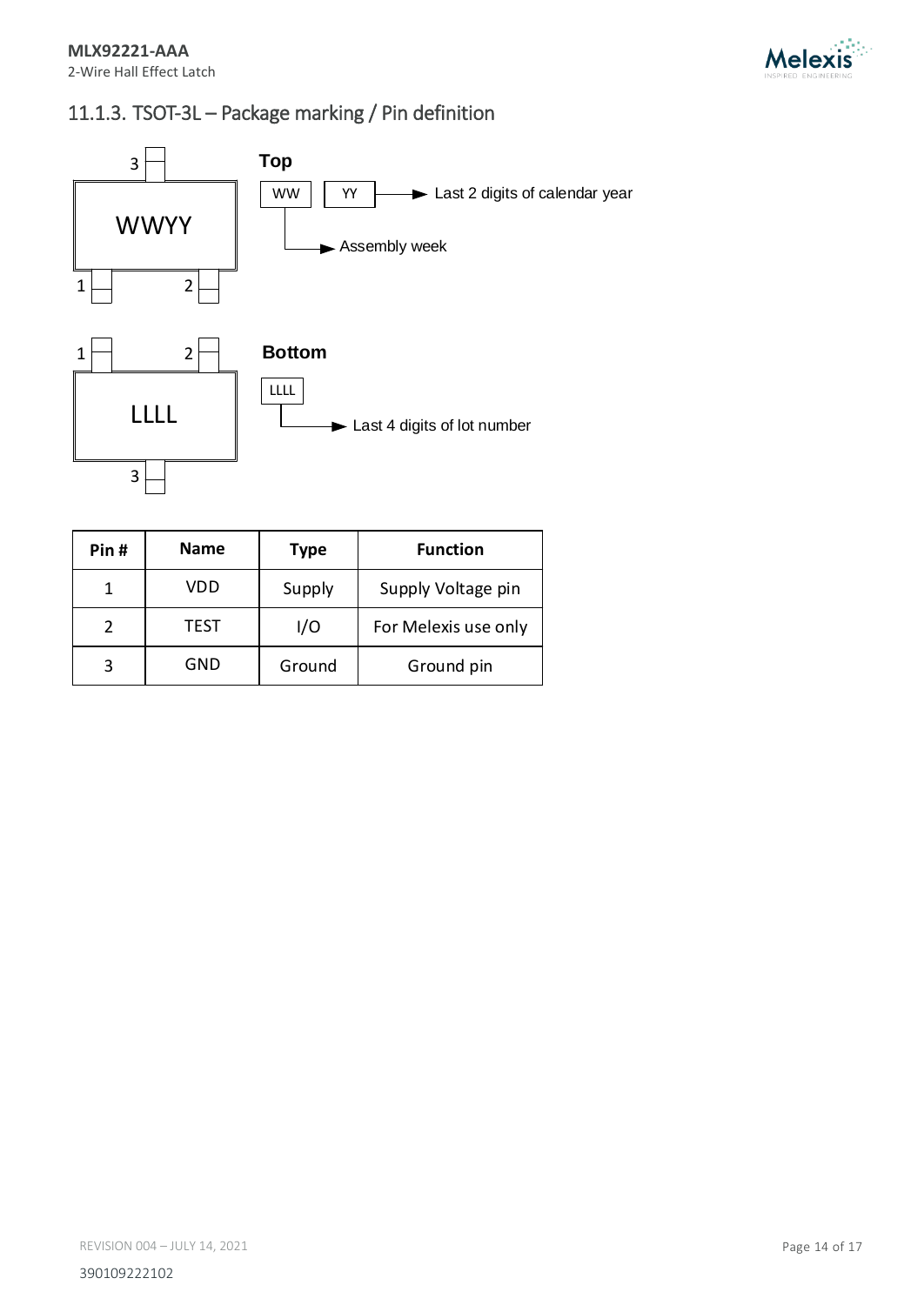

### <span id="page-14-0"></span>11.2. TO92-3L (UA Package)

#### 11.2.1. TO92-3L – Package dimensions



| $T = 200$      | MINIMUM | MAXIMUM |
|----------------|---------|---------|
| A              | 2.90    | 3.10    |
| D              | 4.00    | 4.20    |
| E              | 1.40    | 1.60    |
| F              | 0.00    | 0.15    |
| J              | 2.51    | 2.72    |
| L              | 14.00   | 15.00   |
| L1             | 0.90    | 1.10    |
| S              | 0.63    | 0.84    |
| b1             | 0.35    | 0.44    |
| b <sub>2</sub> | 0.43    | 0.52    |
| C              | 0.35    | 0.44    |
| e              | 2.51    | 2.57    |
| e1             | 1.24    | 1.30    |

NOTES :

- 1. DIMENSIONS IN MILLIMETERS (mm) UNLESS NOTED OTHERWISE.
- 2. PACKAGE DIMENSIONS DO NOT INCLUDE MOLD FLASHES AND PROTRUSIONS.
- 3. DIMENSION A AND D DO NOT INCLUDE MOLD GATE AND SIDE FLASH (PROTRUSION) of MAXIMUM 0.127 mm PER SIDE.
- 4. THE LEADS MAY BE SLIGHTLY DEFORMED DURING TRANSPORTATION IF PACKED IN BULK (BAG), AFFECTING e1 DIMENSION. IT IS RECOMMENDED TO ORDER RADIAL TAPE (REEL OR AMMOPACK) IF<br>SUCH DEFORMATION IS CRITICAL FOR THE LEAD FORMING PROCESS,<br>EVEN IF MANUAL LOADING INTO THE TOOL IS FORESEEN.

#### 11.2.2. TO92-3L – Sensitive spot

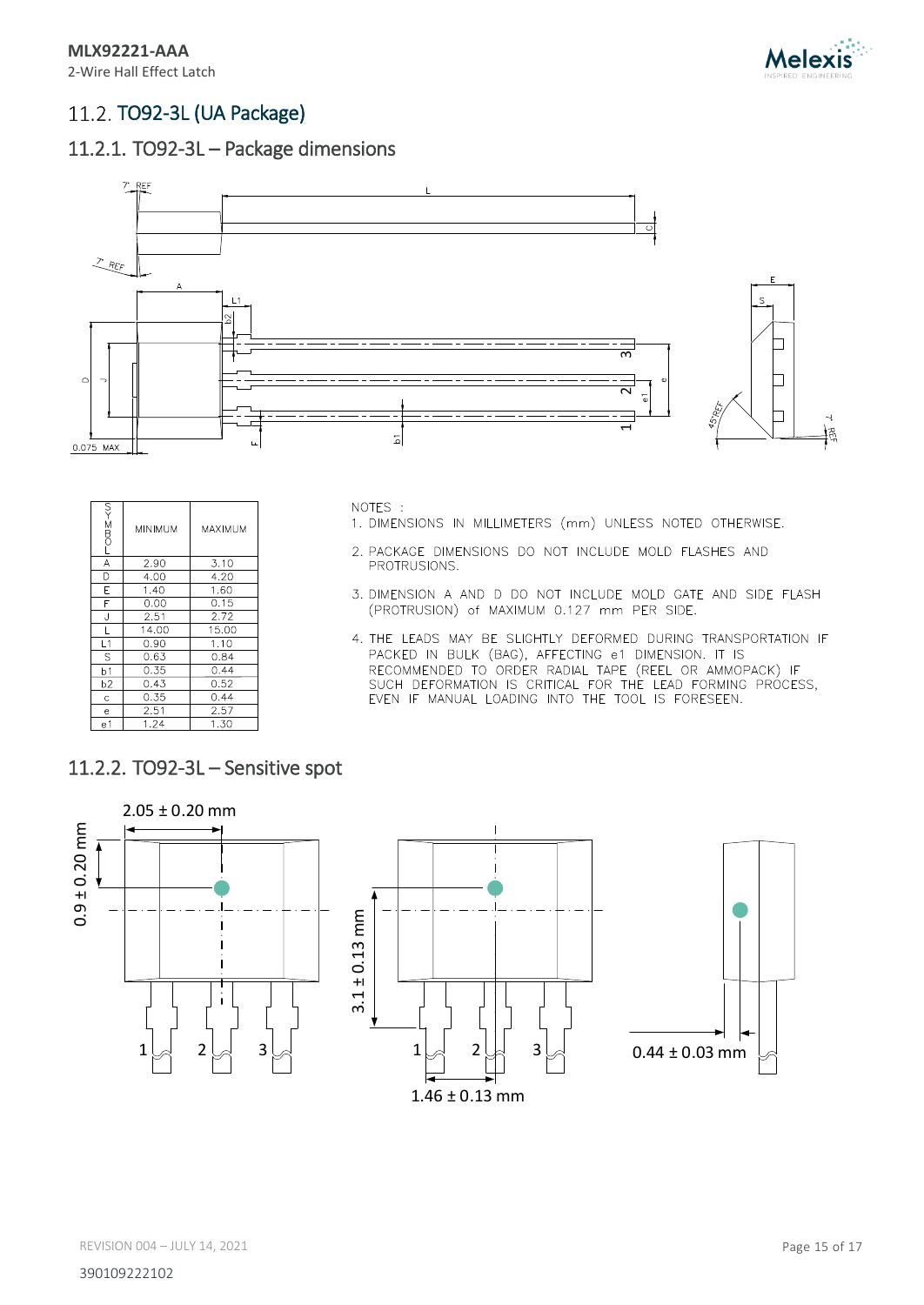

## 11.2.3. TO92-3L – Package marking / Pin definition



| Pin# | <b>Name</b> | <b>Type</b> | <b>Function</b>      |
|------|-------------|-------------|----------------------|
|      | VDD         | Supply      | Supply Voltage pin   |
| 2    | GND         | Ground      | Ground pin           |
| 3    | TEST        | I/O         | For Melexis use only |